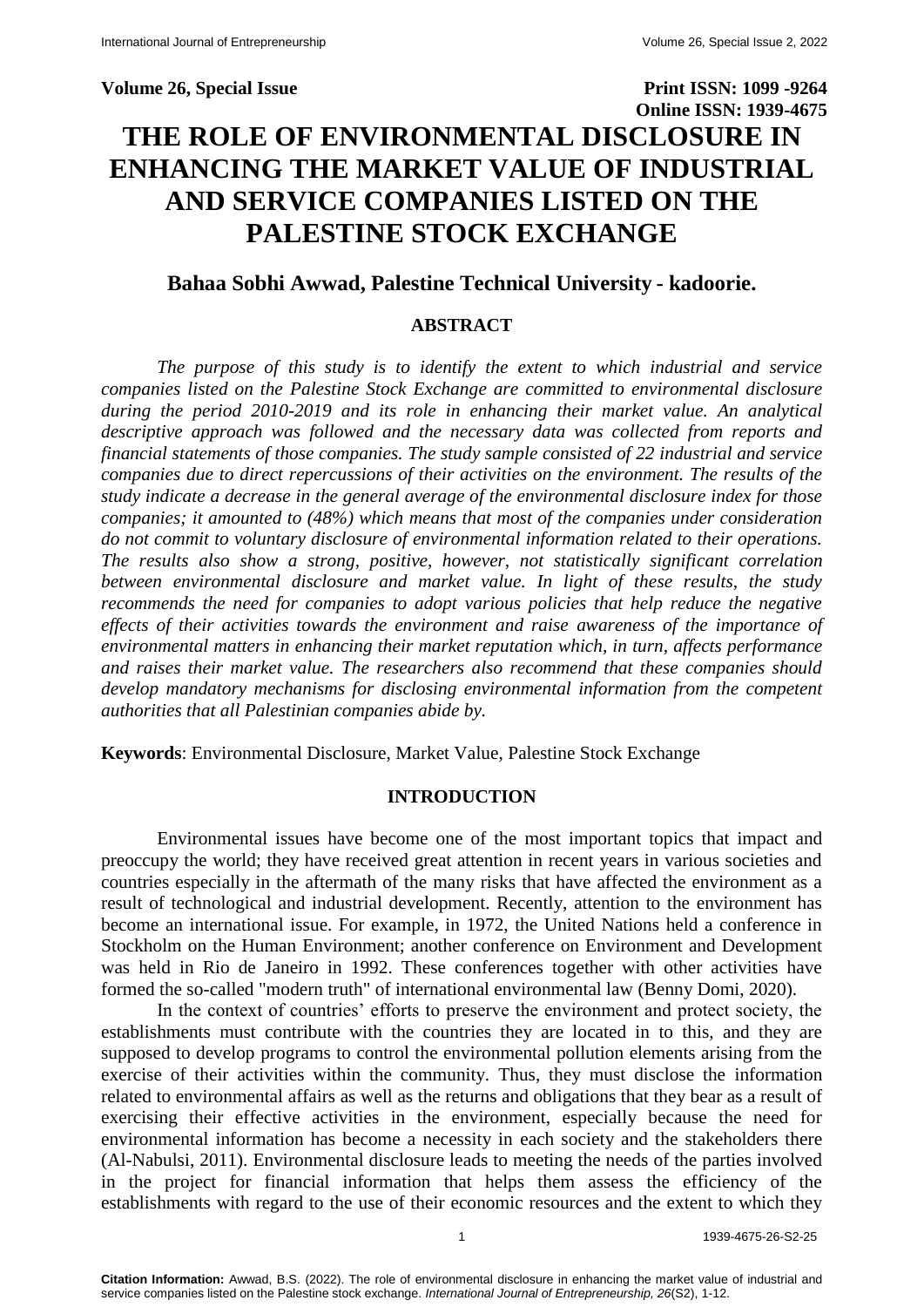fulfill their responsibilities towards protecting the environment and preserving it from pollution (Hassan, 1999).

As a result, the main objective of the current study is to address the role of disclosing the (green accounting to show the impact of the enterprise's activities on the environment, (El-Sayed, 2013)) for industrial and service companies listed on the Palestine Stock Exchange in enhancing their market performance and its reflection on their market value. The study is deemed significant mainly because it relates to and investigates the activity and practices, of these companies, that increase environmental pollution. Thus, it was necessary to know the extent to which these companies comply with disclosure requirements and their interest in environmental matters and the impact of this on its reputation, performance, and then market value.

#### **Theoretical Framework and Previous Studies**

The problem of misuse of natural resources and environmental degradation has become one of the biggest problems facing developing countries. Environmental issues resulting from the practice of economic activity of industrial companies have received more attention from researchers and scholars. Great attention has been directed towards the negative effects resulting from pollution caused by these companies in its various forms such as (Pollution of air, water, soil ... etc.). This, by turn, has forced the societies where these companies exist to act in a more responsible manner. All parties want to know the extent of the impact of these units on the environments in which they operate in order to modify their performance by taking appropriate decisions (Al-Ajmi, 2017). The role of environmental disclosure in institutions is also considered as a means of informing stakeholders of environmental and social goals through the preparation of environmental reports that face great challenges in light of the multiplicity of social, political and cultural pressures (Balqacem & Zargoun, 2020).

Environmental disclosure has been tackled and defined differently by many by researchers; the most important of these definitions comes from (Al-Siddiq, 2009) who states that environmental disclosure is "a set of information items related to the performance of the company's environmental management activities and the financial implications thereof in the past, present and future." According to (Bani Doumi, 6, 2020) environmental disclosure is "the process of displaying and evaluating data and information related to the environmental activities of business establishments in the financial statements so that it serves and facilitates the work of information users and decision makers and leads to rationalizing their decisions when evaluating the environmental performance of these establishments." The United Nations Environmental Protection Committee (UNEP, 1992) identified the most important objectives assumed for the disclosure of environmental information by saying that it constitutes an excellent database for conducting studies on the environmental impacts of similar industries. It helps in identifying problems related to the source and composition of contaminated excreta. It also helps in reducing and, to some extent, eliminating fear for the company's management about the safety of operations and the efficiency of environmental protection measures especially when the owners of these companies are informed of the nature and extent of their responsibilities and their contribution with the management in reducing those costs at an early stage. The decisionmakers need to be reassured that these additional costs are justified by the advantages of protecting the environment. Moreover, Al-Tamimi & Al-Khashali (2007) have argued that disclosure of environmental information results in more confidence and trust in the information provided to users of financial statements to rationalize their decisions in light of contemporary environmental changes and their magnitude, on the one hand, and the environmental legislation binding on them, on the other hand. (Al-Sayed, 2013) has also stressed that the awareness of decision makers of the importance of accounting disclosure about environmental performance supports the competitive capabilities of economic units; additionally, the disclosure of environmental costs in the adjusted profit list fits the needs of users to rationalize decisions.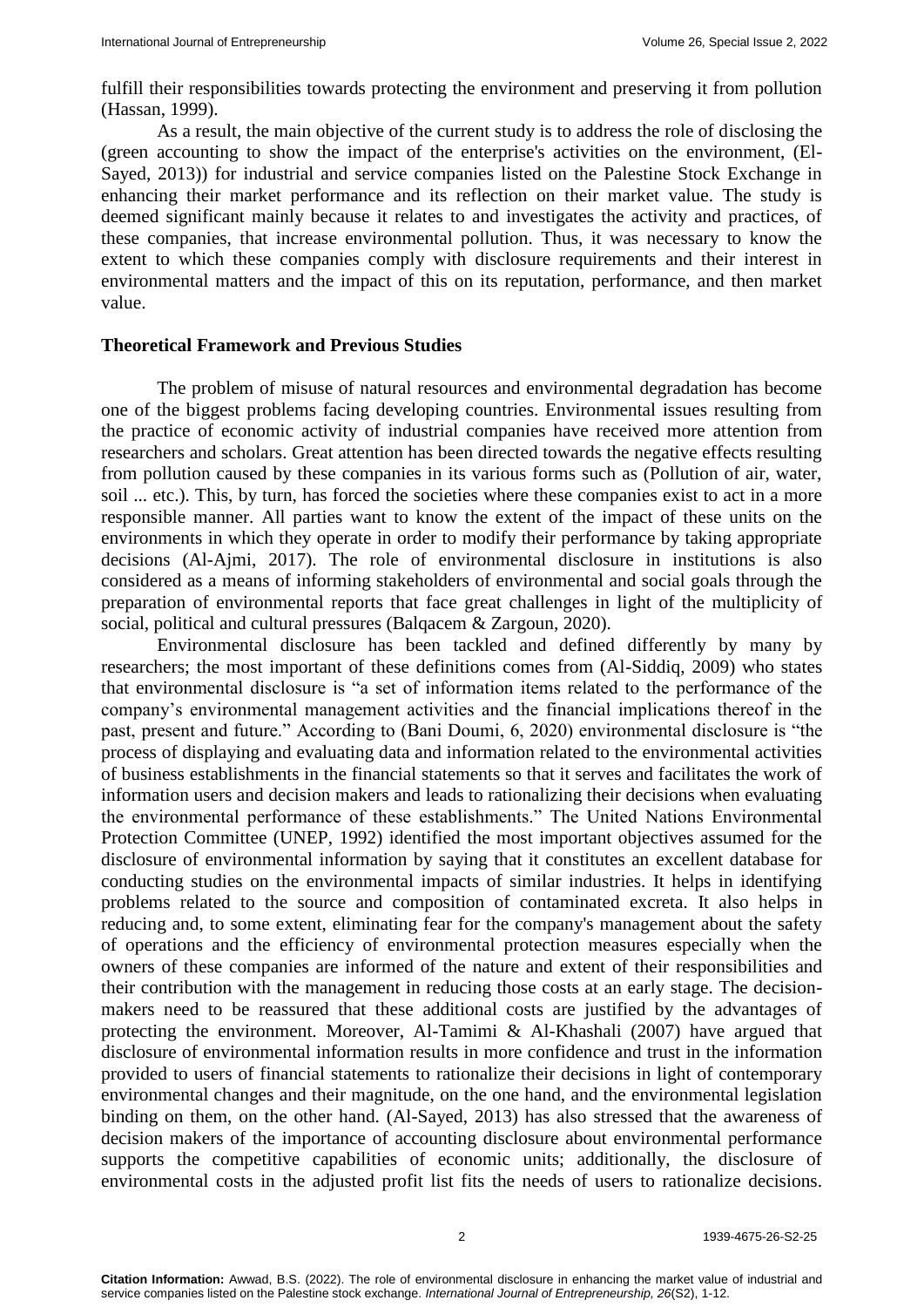Finally, environmental disclosure helps users and regulators in evaluating the performance of economic units.

According to (Murray et al., 2016), there are different trends and dimensions in the field of disclosure of environmental performance in terms of the scope of disclosure and it is divided into: first, disclosure of environmental costs only without disclosing the value of environmental benefits due to the difficulties encountered in measuring those benefits. In such a case, disclosure can be made in the financial and conventional statements or in separate reports. Second: Disclosure of each of the environmental costs and benefits whether in independent reports or within the traditional lists. While in terms of the form of disclosure, (Maliah et al., 2014) have postulated that they can be (a) descriptive reports in which the environmental performance is disclosed in the form of structural descriptive; (b) quantitative descriptive or quantitative reports which usually contain quantitative information about environmental performance such as the amount of emissions; (c) financial reports that entail obtaining the environmental performance in financial form that enables the determination of the cost and return on the environmental activity. With regard to the disclosure site, (Nile, 2015) has showed that environmental performance is disclosed within environmental reports independent of the financial statements and their appendices; they are also likely to be located within the social reports of the organization and it has three types of reports. First, there are descriptive reports on social and environmental performance; second, there are also reports on social and environmental costs. And finally, there are reports on the profit adjusted for costs of social and environmental performance. Abu Zaid (2007) has mentioned several reasons that help environmental disclosure. For example, the environmental issues began to increase and they needed to be discussed in projects since 1990; the increasing needs of shareholders for environmental data and its importance in their investments has recently become a necessity. In addition, environmental disclosure was not required in the past by local or international legislative rules, so the accounting profession did not pay attention to it except in recent years.

Based on these premises, many studies have established links between the benefits of environmental disclosure and performance evaluation of the companies. For instance, the study of (Fouda et al., 2019) was carried out with the aim of identifying the impact of disclosure of environmental information on the value of the facility, the researchers have carried out a case study on Sidi Kerir Petrochemical Company. The study findings showed that environmental disclosure has resulted in double benefits for the company itself and for the various entities that use environmental information which will be able to rationalize their investment decisions in light of their reliance on information. The study also showed that environmental disclosure has a positive impact on society's acceptance of the facility which is manifested in their quest and search for buying its products and also in the expansion of its investments. The study conducted by (Bani Doumi, 2020) confirmed that Jordanian industrial companies carry out environmental disclosure at a rate of (16.7%) on average, and this indicates that the level of environmental disclosure in these companies was low. The study findings also showed that there is a positive relationship between the levels of environmental disclosure in the annual financial reports of public shareholding companies, on the one hand and the financial leverage ratio, the foreign shareholders' ownership ratio, and the ownership ratio of board members, on the other hand. However, the researcher found a negative relationship between the size of the company and the nature of its activity, and the levels of disclosure in the annual financial reports of the Jordanian industrial public shareholding companies.

Similar results were found by (Qasim, 2017) who studied Jordanian companies. The study findings showed that most Jordanian companies do not adhere to environmental disclosure, and there are no environmental laws and legislations that stimulate environmental disclosure due to the fact that there is noticeable shortage or lack in sufficient knowledge and skill for the accounting department staff in environmental disclosure. Qasin (2017) also found that there is no significant impact of environmental laws and legislation, environmental administrative and regulatory procedures, and return on shareholders' equity on the elements of financial performance.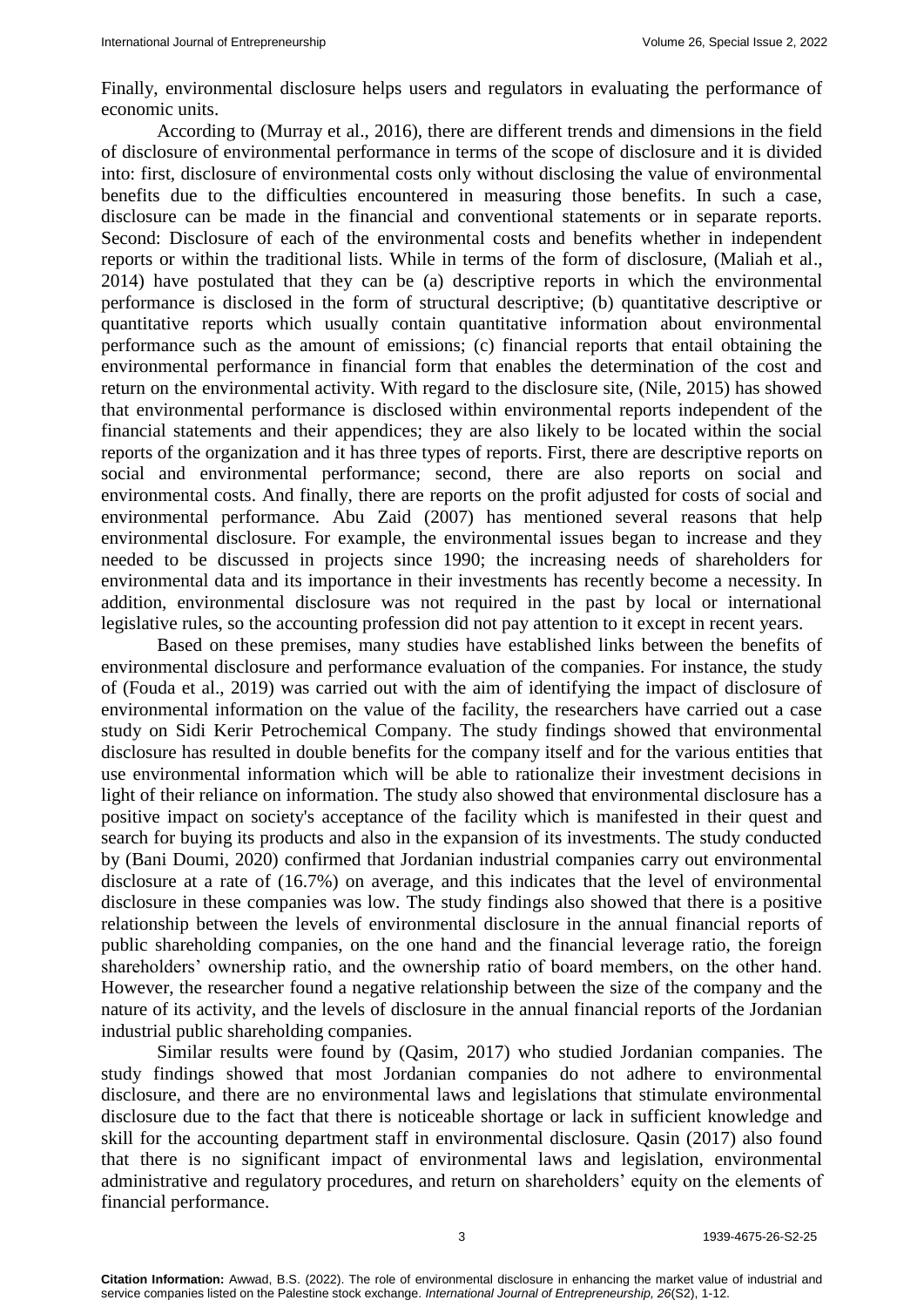With regard to Kuwaiti industrial companies, the study conducted by (Al-Ajmi, 2017) showed that there is no impact of environmental accounting disclosure on the decisions of the investors regarding environmental procedures and activities, environmental accounting procedures, and environmental assets, liabilities and costs. These companies must disclose environmental procedures and activities within their financial statements; they should also increase transparency in accounting information, and not be misled while continuing to follow the accounting procedures related to their affairs. As for the companies listed on the Egyptian Stock Exchange, the study of Al Hoshi (2017) concluded that there is a positive and moral impact of the level of disclosure of corporate social responsibility in its environmental and social dimensions on both the company's value and stock liquidity, and therefore companies should be encouraged to participate in social responsibility activities, especially the environmental activities in addition to establishing mechanisms to encourage companies to disclose and show the extent to which they fulfill their social responsibilities.

And whether the level of disclosure of environmental information practiced by companies listed on the Brazilian stock market affects their profitability and value, the study carried out by Pedron, et al., (2021) showed that the level of disclosure of environmental information does not reflect on profitability and value and that disclosure by most of the sample companies was weak; therefore, significant differences in the characteristics of the companies that disclose and those that do not disclose environmental information were found.

The study done by Gerged, et al., (2020) was meant to examine the relationship between the environmental disclosure of companies and the value of the companies that work in the Gulf Cooperation Council countries; the study results showed that, the environmental disclosure was increasing from its low base as compared with indicators of the previous years. The study results also indicated that the environmental disclosure is significantly and positively related to the fair value, which was measured using Tobin's Q (TBQ). Finally, the researchers found that there is a weak positive relationship between environmental disclosure and return on assets. In China, public concern about environmental problems has led to the need to adhere to environmental regulations in disclosing corporate information on environmental practices. The study conducted by Yang, et al., (2020) aimed to measure the impact of environmental information disclosure on the fixed value of manufacturing companies in China during the period 2006-2016 The main study results showed that the disclosure of environmental information has a significant impact on the value of listed manufacturing companies, and disclosures of environmental information play a more important role in the value of non-state-owned enterprises than state-owned enterprises. Furthermore, using the PSM-DID model for East, Central and West China, the same study found that disclosure of environmental information significantly affects company value in East and West China but has little impact on Central China. In Italy, a study was carried out by Fazzini & Maso (2016) with the aim to provide an insight into how environmental information is reflected in the market value and the importance of the value of voluntary environmental information disclosed by companies. The study was based on the degree of environmental disclosure (*i.e.,* the company's transparency in reporting environmental information) and the practice of assertion (*i.e.,* whether the company's environmental policies are subject to independent evaluation for the reporting period or not). The study findings confirmed that voluntary environmental disclosure represents value-related information and is positively related to the market value of companies. Furthermore, when such information is subject to an independent evaluation for the reporting period, no additional benefit can be found to result from ensuring such information.

As for the study carried out by Setiadi, et al., (2017) which aimed to examine the impact of the independence of the board of directors and environmental disclosure on the value of 134 companies in Indonesia during the period 2009-2013, the researchers concluded that both the independence of the board of directors and environmental disclosure significantly affect the value of the company. Also, the study of Nor, et al., (2016) sought to verify the existence of an effect between environmental disclosure and the financial performance of 100 companies in terms of market value in Malaysia for the year 2011. The analysis of data showed mixed results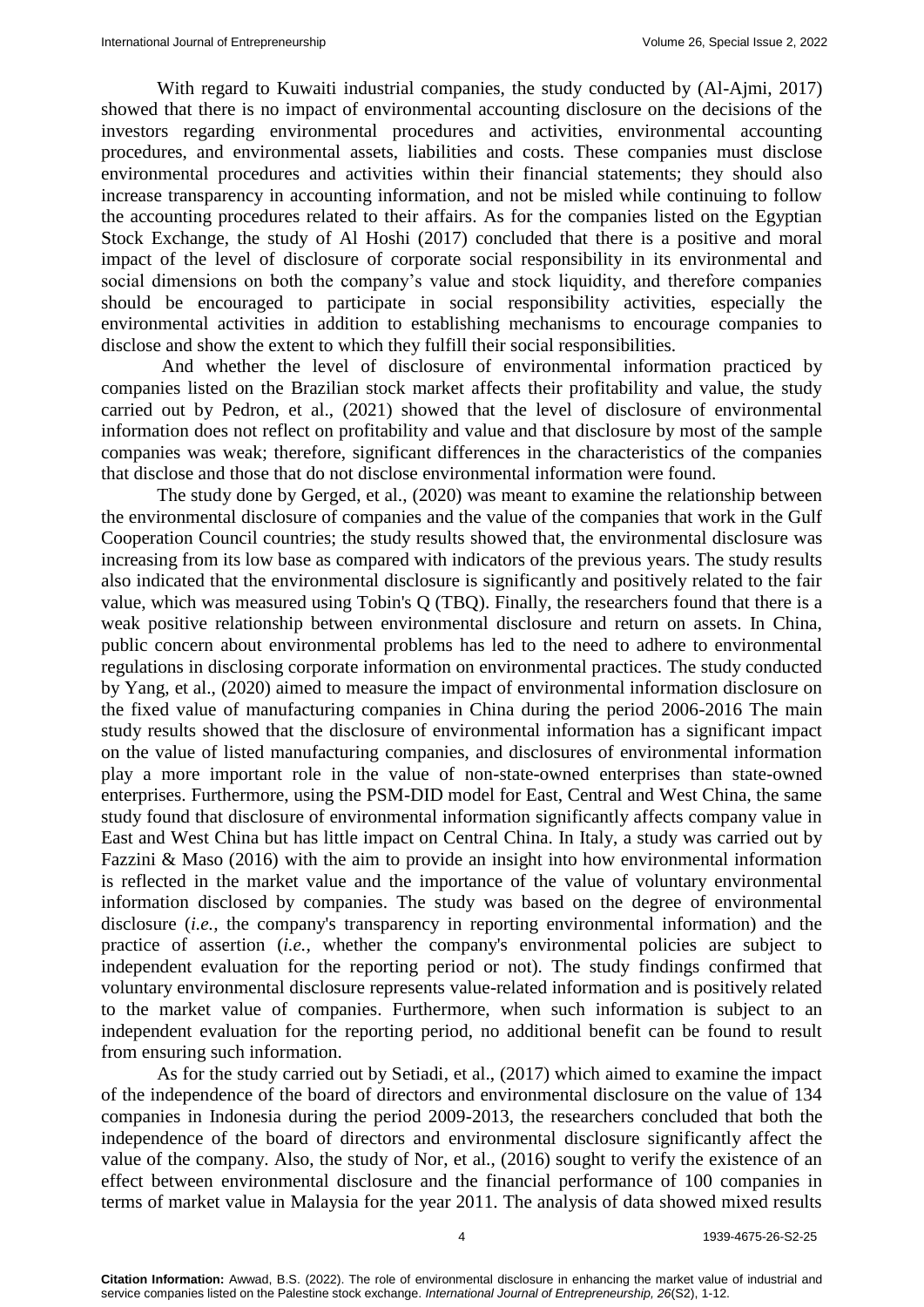due to the existence of environmental disclosure practices in Malaysia. The study findings showed that development in environmental accounting and expansion of the social focus towards the environment is always increasing although there are no regulations and legal requirements for companies in Malaysia to urge them to disclose the environment. However, there is still a need for environmental disclosure if companies want to add legitimacy to their position among society and here the role of regulators to facilitate the provision of such information emerges. Another study was carried out by Okpala & Iredele (2018) and showed a significant negative relationship between social and environmental disclosure and the market value of eighty-four Listed companies in Nigeria during the period between 2011 to 2016.

In light of the above reviewed literature, the topic of studying the relationship between the environment and the performance of the business sector has received great attention from many international organizations, countries and researchers. Many companies around the world have developed a set of policies aimed at preserving the environment. Also, the environmental disclosure by companies is a commitment to the members of society and this will increase confidence in the mutual relationship between them. Therefore and based on the results of the previous literature, the researchers of the current study have noticed the discrepancy in the extent of adherence to the environmental disclosure of companies; they ranged between positive, mixed and negative. Consequently, in this study the extent of commitment of industrial and service Palestinian companies will be investigated. In other words, the main objective of this study is identify the extent of commitment of Palestinian companies to environmental disclosure and its impact on enhancing the market value of these companies.

#### **Study Methodology**

In this part of the study, we will address the identification of the study population and sample, variables, hypotheses as well as research methodology. In order to achieve the objectives of the field study on industrial and service companies listed in the Palestine Stock Exchange, data from financial reports related to environmental disclosure and market value was collected, and then the researchers used of Statistical Packages for Social Sciences (SPSS) to analyze data in a practical analytical aspect to interpret the results of the study.

#### **Study Population**

The study population consisted of (46) companies listed on the Palestine Stock Exchange according to the data of the Monetary Authority and the Palestine Stock Exchange for the year 2021. The companies are shown in Table 1 below.

| Table 1<br><b>STUDY POPULATION</b>          |              |  |  |
|---------------------------------------------|--------------|--|--|
| <b>Number of companies</b><br><b>Sector</b> |              |  |  |
| <b>Services</b>                             | 9 companies  |  |  |
| Insurance                                   | 7 companies  |  |  |
| <b>Banks</b>                                | 7 companies  |  |  |
| Industry                                    | 13 companies |  |  |
| investment                                  | 10 companies |  |  |
| Total                                       | 46 companies |  |  |

Source: The Palestine Monetary Authority and Palestine Stock Exchange, 2021

#### **Study Sample**

All industrial and service companies listed on the Palestine Stock Exchange were chosen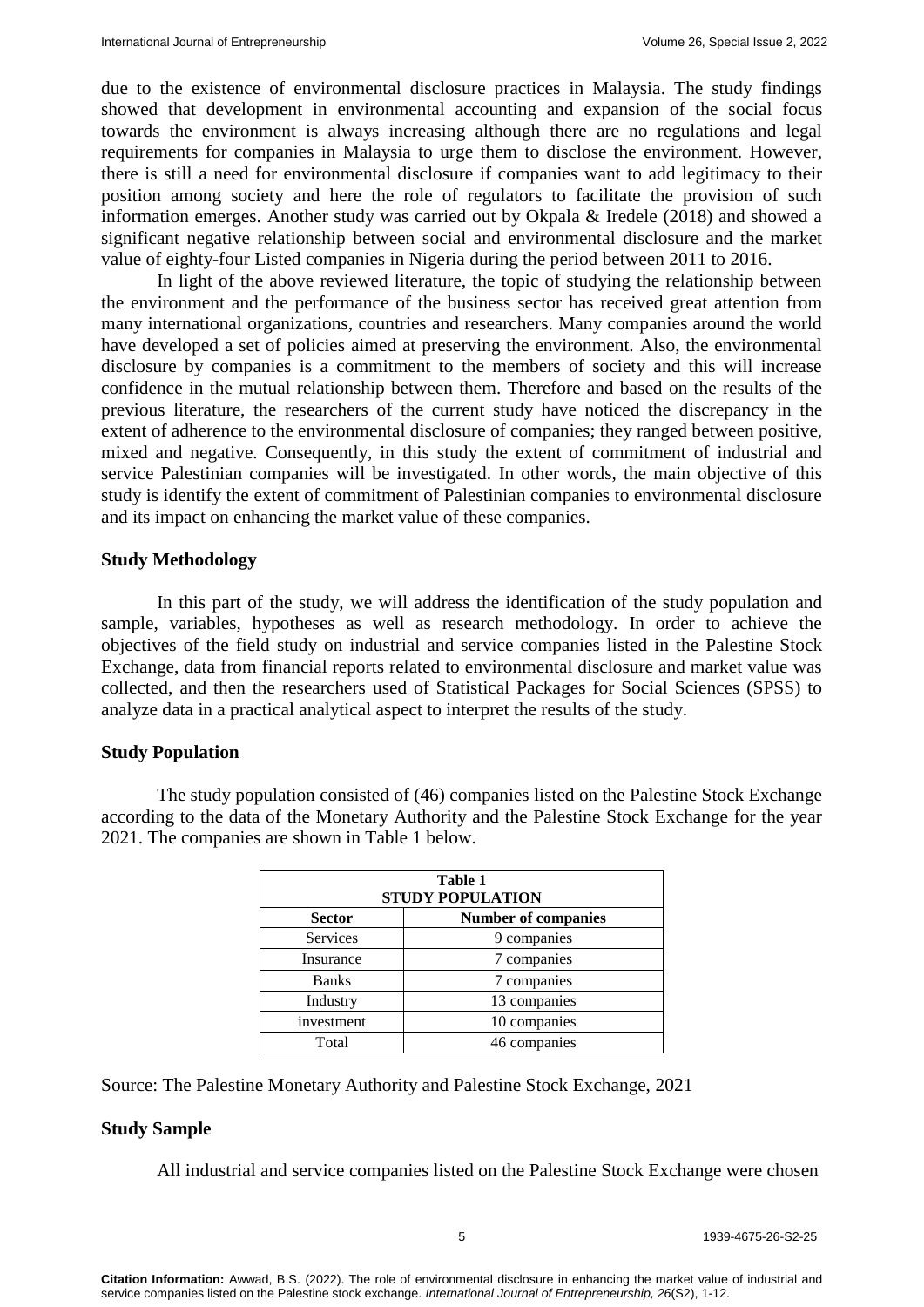by the researchers during the period 2010-2019 because their activities are directly related to the environment. Thus, the sample size was (22) companies as shown in Table 2.

| Table 2                                          |                                                  |  |  |  |  |
|--------------------------------------------------|--------------------------------------------------|--|--|--|--|
| <b>STUDY SAMPLE</b>                              |                                                  |  |  |  |  |
| <b>Birzeit Pharmaceutical Company</b><br>((BPC)  | Jerusalem for Medical Products (JPH)             |  |  |  |  |
| Vegetable Oil Industries Company<br>(VOIC)       | Palestine Poultry Company (AZIZA)                |  |  |  |  |
| Dar Al-Shifa Pharmaceutical Company              | Beit Jala Pharmaceutical Company                 |  |  |  |  |
| Golden Wheat Mills (GMC)                         | Jerusalem Cigarette Company (JCC)                |  |  |  |  |
| Arabia for the Manufacture of Paints<br>(APC)    | National Aluminium and Profiles Industry (NAPCO) |  |  |  |  |
| National Carton Industry Company<br>(NCI)        | Palestine Plastic Industries Company (PPIC)      |  |  |  |  |
| Al Sharq Electrode Company                       | Palestinian Telecommunications (PALTEL)          |  |  |  |  |
| Wataniya Palestinian Telecom Mobile<br>(Ooredoo) | Palestinian Electric (PEC)                       |  |  |  |  |
| National Towers Company (ABRAJ)                  | The Arab Hotels Corporation (AHC)                |  |  |  |  |
| Ramallah Summer Resorts (RSR)                    | Nablus Specialized Hospital                      |  |  |  |  |
| Palestinian Distribution & Logistics             | Pal Aqar Company for Real Estate Development &   |  |  |  |  |
| (WASSEL)                                         | Management L.T.D                                 |  |  |  |  |

Source: The Palestine Monetary Authority and Palestine Stock Exchange, 2021

# **Study Variables**

The study relied on testing the data collected from the reports and financial statements of the study sample companies listed on the Palestine Stock Exchange during the period between 2010- 2019 in order to clarify the effect of the independent variable represented by environmental disclosure. If the listed companies disclose one of the following axes (the presence of quantitative data related to environmental performance in the financial statements, the presence of a descriptive disclosure of information related to environmental performance, the presence of special and detailed reports that include information on environmental performance, the presence of electronic disclosure on the Internet about environmental performance) during one year, the company is given (1), and if the company do not disclosed, it is given (0) (Saidi, 2014). On the other hand, the dependent variable in this study is represented by the market value of the company and it will be measured using the following equation: Market value=ordinary share price on the  $31<sup>st</sup>$  December at the end of each year X the number of ordinary shares subscribed (Al-Amri, 2010; James, 2006).

# **Hypotheses and Study Model**

The main problem of this study lies in answering the following question: To what extent are the industrial and service companies listed on the Palestine Exchange committed to environmental disclosure? What is the type of relationship between the environmental disclosure of these companies and their market value? Accordingly, the main hypothesis of the study can be formulated as follows:

*H01: There is no statistically significant effect of environmental disclosure on the market value of industrial and service companies listed on the Palestine Stock Exchange.*

To clarify the effect between the independent variable and the dependent variable, a model was built for the study as follows: MVit=B0+B1EDit+eit Whereas: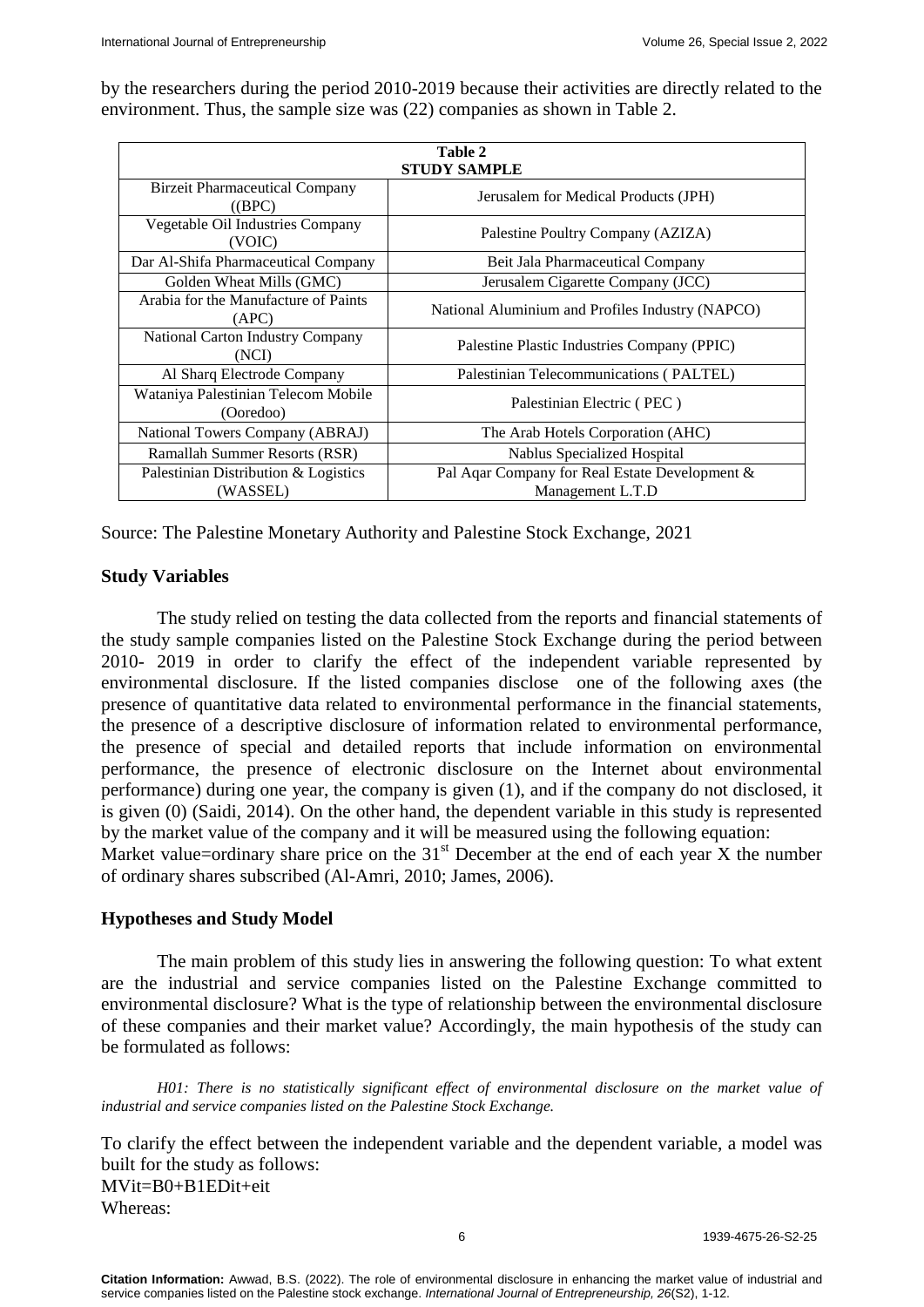MVit: is the dependent variable: market value

EDit: is the independent variable: environmental disclosure

eit: It is the extent of the random error due to the fact that the model equation does not include the rest of the variables affecting MVit

B0: It is the constant regression coefficient that represents the value of the dependent variable when the independent variable has no effect.

B1: is the regression coefficient of the EDit variable which represents the extent to which the EDit variable affects the dependent variable MVit

# **Statistical Analysis and Hypothesis Testing**

#### **Descriptive Analysis**

It is evident from Table (3) and Figure (1) below that the environmental disclosure rate ranged between 0%-100%. Some companies (e.g., Dar Al-Shifa Pharmaceutical Company, National Towers Company, Arab Hotels Corporation, Ramallah Summer Resorts, Palestinian Distribution and Logistics Services, Pal Aqar Company for Real Estate Development & Management L.T.D) valued at 0% on the environmental disclosure index during the study period, while the companies (Jerusalem Cigarettes Company, Palestinian Electricity, Nablus Specialized Hospital) recorded the value of 100% on the same indicator. The environmental disclosure of the sample companies during the study period was 48%, which is generally low, while the average market value of the industrial and service companies listed in the Palestine Stock Exchange ranged between the highest average for Palestinian Telecom (513074250) and the lowest average for Al Sharq Electrode Company (1354500) and the general average market value of the sample companies during the period of the study is (33297620). This reflects the importance of the industrial and services sector in Palestine. Figure 2 confirms that the environmental disclosure index for the industrial sector which is (57.44%) is higher than the environmental disclosure index for the services sector which is (42.56%).

| Table 3<br>DESCRIPTIVE ANALYSIS OF THE DATA OF INDUSTRIAL AND SERVICE COMPANIES LISTED |                         |                                           |                        |                                                              |  |  |
|----------------------------------------------------------------------------------------|-------------------------|-------------------------------------------|------------------------|--------------------------------------------------------------|--|--|
| ON THE PALESTINE STOCK EXCHANGE DURING THE PERIOD 2010-2019                            |                         |                                           |                        |                                                              |  |  |
| Company                                                                                | Average<br>market value | Average number<br>of share<br>contributed | Average<br>share price | Company's<br><b>Environmental</b><br><b>Disclosure Index</b> |  |  |
| <b>Birzeit Pharmaceutical Company</b><br>(BPC)                                         | 73673357.5              | 16936199.2                                | 4.205                  | %90                                                          |  |  |
| Jerusalem for medical<br>products(JPH)                                                 | 34489140                | 12812000                                  | 3.052                  | $\%20$                                                       |  |  |
| Vegetable Oil Industries<br>Company(VOIC)                                              | 34468000                | 4000000                                   | 8.617                  | $\%80$                                                       |  |  |
| Palestine Poultry Company<br>(AZIZA)                                                   | 37089200                | 13096000                                  | 2.83                   | $\%60$                                                       |  |  |
| Dar Al-Shifa pharmaceutical<br>company                                                 | 30200000                | 8700000                                   | 3.3                    | $\%0$                                                        |  |  |
| Beit Jala Pharmaceutical Company                                                       | 10710000                | 5150000                                   | 1.33875                | %50                                                          |  |  |
| Golden Wheat Mills(GMC)                                                                | 11235000                | 1500000                                   | 0.749                  | %10                                                          |  |  |
| Jerusalem cigarette company(JCC)                                                       | 10155000                | 9700000                                   | 1.092                  | %100                                                         |  |  |
| Arabia for the manufacture of<br>paints(APC)                                           | 6382500                 | 1500000                                   | 4.255                  | $\%30$                                                       |  |  |
| National Aluminium and Profiles<br>Industry (NAPCO)                                    | 7980696                 | 6251400                                   | 0.715                  | %90                                                          |  |  |
| National Carton Industry<br>Company(NCI)                                               | 4720000                 | 5000000                                   | 0.944                  | $\%60$                                                       |  |  |

7 1939-4675-26-S2-25

**Citation Information:** Awwad, B.S. (2022). The role of environmental disclosure in enhancing the market value of industrial and service companies listed on the Palestine stock exchange. *International Journal of Entrepreneurship, 26*(S2), 1-12.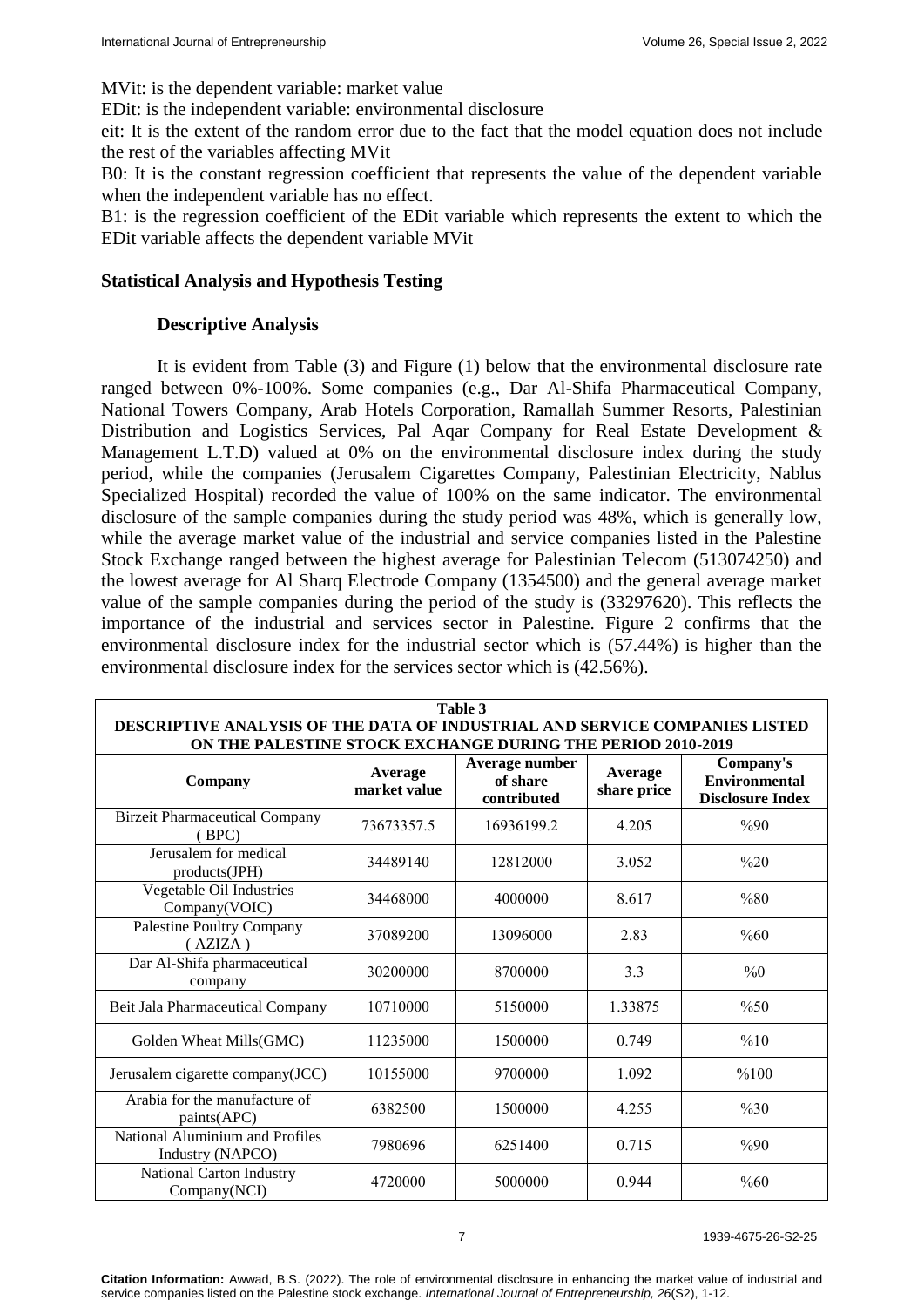| Palestine Plastic Industries<br>Company (PPIC)   | 7413000    | 7000000  | 1.059 | %50    |
|--------------------------------------------------|------------|----------|-------|--------|
| Al Sharq Electrode Company                       | 1354500    | 750000   | 1.806 | %60    |
| Palestinian<br><b>Communications</b> (PALTEL)    | 513074250  | 96086250 | 5.077 | %80    |
| Wataniya Palestinian Telecom<br>Mobile(ooredoo)  | 34636500   | 60630000 | 0.895 | $\%80$ |
| Palestinian Electric (PEC)                       | 77280000   | 6000000  | 1.288 | %100   |
| <b>National Towers Company</b><br>(ABRAJ)        | 12255000   | 10700000 | 1.144 | $\%0$  |
| The Arab Hotels Corporation<br>(AHC)             | 17200000   | 25000000 | 0.688 | $\%0$  |
| Ramallah Summer Resorts (RSR)                    | 10914000   | 3700000  | 2.951 | $\%0$  |
| Nablus Specialized Hospital                      | 7513600    | 6080000  | 1.358 | %100   |
| Palestinian Distribution & Logistics<br>(WASSEL) | 8905000    | 8450000  | 0.918 | $\%0$  |
| Mean                                             | 1528597.73 | 2514141  | 0.608 | $\%0$  |



# **FIGURE 1 ENVIRONMENTAL DISCLOSURE INDEX OF INDUSTRIAL AND SERVICE COMPANIES LISTED ON THE PALESTINE STOCK EXCHANGE BETWEEN THE YEARS 2010-2019**



# **FIGURE 2 A COMPARISON BETWEEN THE INDUSTRY AND SERVICES SECTOR FOR THE ENVIRONMENTAL DISCLOSURE INDEX DURING THE PERIOD 2010-2019**

8 1939-4675-26-S2-25

**Citation Information:** Awwad, B.S. (2022). The role of environmental disclosure in enhancing the market value of industrial and service companies listed on the Palestine stock exchange. *International Journal of Entrepreneurship, 26*(S2), 1-12.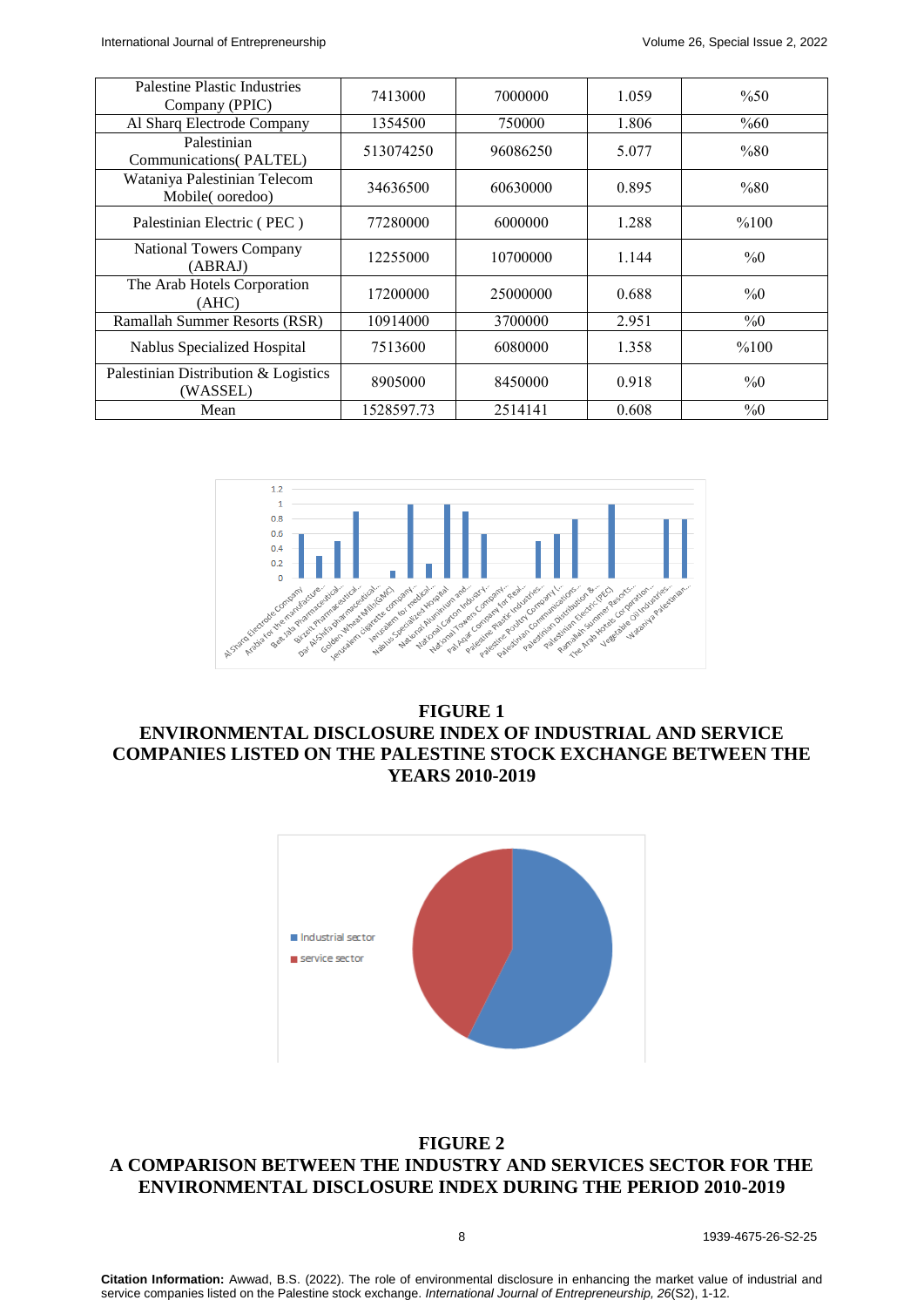# **Pearson Correlation Matrix**

Table (4) Shows the correlation between the study variables; the test used is called the zero test or the correlation coefficient matrix. It indicates the strength of the correlation between the factors, that is, increasing one variable leads to a greater increase in the other variable, but in scientific research it is not possible to rely on this test to explain the results completely as they are primary indicators that may change in the regression analysis. As it appears from Table 4 below, the study model is free of correlation problems because the independent variables are appropriately linked to the dependent variable in a way that suits the purposes of the analysis.

| Table 4<br>PERSON CORRELATION MATRIX |                        |                                        |                          |                                    |  |
|--------------------------------------|------------------------|----------------------------------------|--------------------------|------------------------------------|--|
|                                      | <b>Market</b><br>value | <b>Number of shares</b><br>contributed | <b>Price of</b><br>share | <b>Environmental</b><br>disclosure |  |
| Market value                         |                        |                                        |                          |                                    |  |
| Number of shares<br>contributed      | 0.2119                 |                                        |                          |                                    |  |
| Price of share                       | 0.4971                 | 0.3214                                 |                          |                                    |  |
| Environmental<br>disclosure          | 0.5214                 | 0.2357                                 | 0.3649                   |                                    |  |

# **Model Specification Test**

Table 5 shows a Pregibon test to ensure that the model is well described and free from omissions of important elements. The result indicates that the model is well defined, and no important elements representing the dependent factor are omitted or missed. The results of this test show that Hatsq is higher than 5%, which means that the model is well defined. The table also shows that the outliers test - and through the result obtained - shows that there are no extreme values and significantly different from the rest of the data, so the model is free from the problems of divergent values. In other words, the data are distributed normally; and statistically Skewness ratios should not exceed 4 and Kurtosis ratios should not exceed 1.

| Table 5<br>PREGIBON, SKEWNESS, AND KURTOSIS TESTS |                 |                          |      |           |  |
|---------------------------------------------------|-----------------|--------------------------|------|-----------|--|
| <b>Test</b>                                       | Coef.           | P> t                     | т    | Std. Err. |  |
| Hat                                               | 0.3664          | 0.003                    | 3.25 | 0.0245    |  |
| Hatsq                                             | 0.7125          | 0.678                    | 0.69 | 0.1638    |  |
| Cons                                              | 0.1328          | 0.844                    | 0.33 | 0.0365    |  |
| Kurtosis                                          | <b>Skewness</b> |                          |      |           |  |
| 0.745                                             | 2.975           | Market value             |      |           |  |
| 0.751                                             | 3.144           | Environmental disclosure |      |           |  |

# **Hypothesis Testing**

After confirming the model description tests, we will test the main hypothesis of the study, which states that there is no statistically significant effect of environmental disclosure on the market value of industrial and service companies listed on the Palestine Stock Exchange. Table 6 shows that the T-Value=1.67 is not significant at the significance level  $P=0.257 \ge 0.05$ , the F-Value=1.362, and the Adjusted  $R^2$ =0.017. This means that the independent variable (environmental disclosure) has no explanatory power for the market value of industrial and service companies listed on the Palestine Stock Exchange. Therefore the null hypothesis which states that there is no statistically significant effect of environmental disclosure on the market value of industrial companies listed on the Palestine Stock Exchange is accepted.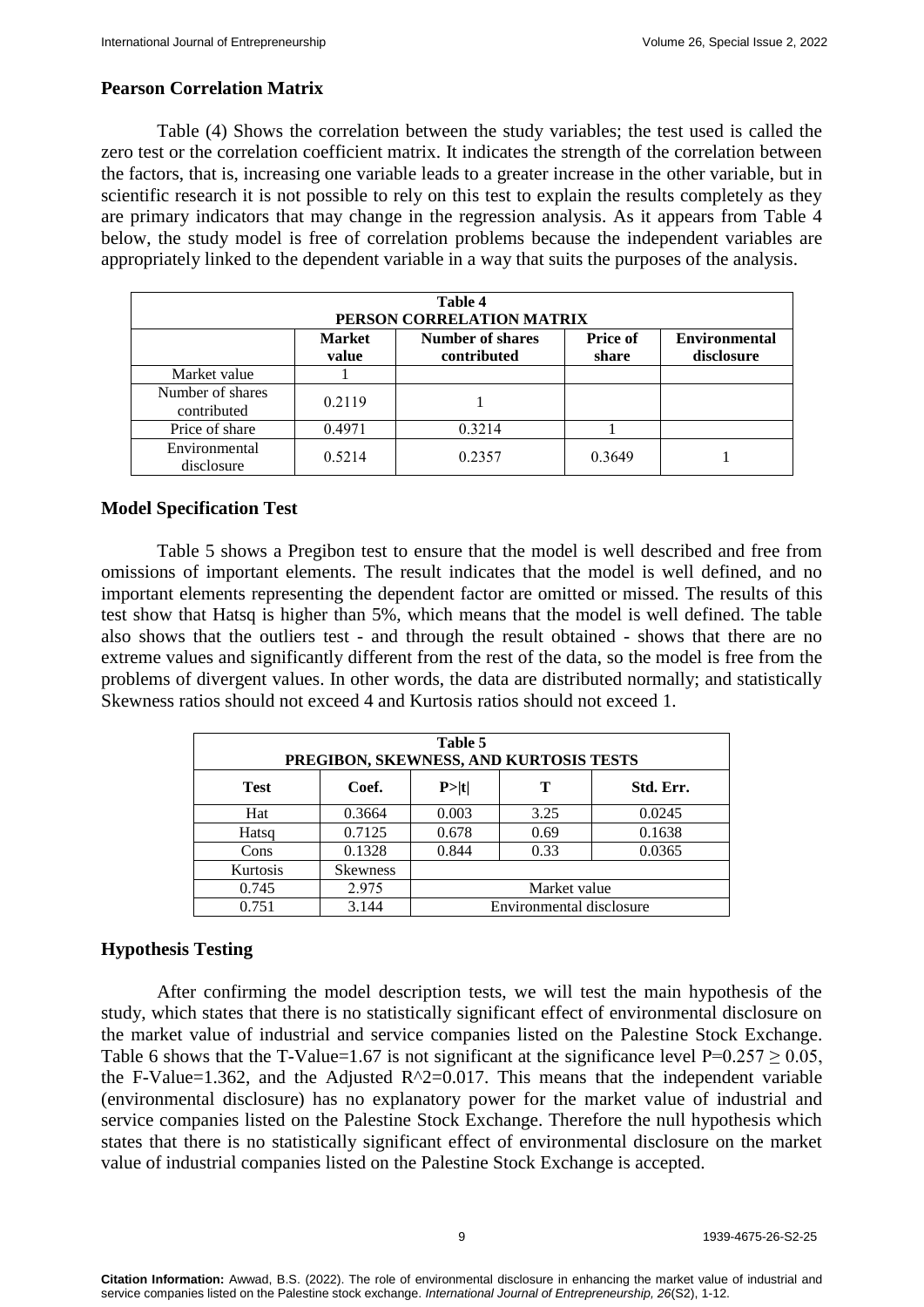| Table 6<br><b>RESULTS OF THE REGRESSION TEST FOR THE MAIN HYPOTHESIS</b> |                                                                                              |       |       |     |       |  |
|--------------------------------------------------------------------------|----------------------------------------------------------------------------------------------|-------|-------|-----|-------|--|
|                                                                          | ${\bf R}^2$<br>Adjusted $\mathbb{R}^2$<br><b>P-Value</b><br><b>T-Value</b><br><b>F-Value</b> |       |       |     |       |  |
| Environmental disclosure --<br>Market value                              | 0.257                                                                                        | 0.064 | 0.017 | .67 | 1.362 |  |

\*\*: Significant value at the level of significance 0.01 \*: Significant value at the level of significance  $0.05$ 

#### **DISCUSSION OF FINDINGS AND RECOMMENDATIONS**

The results of the descriptive study support the results of most of the previous studies, including (Bani Doumi, 2020; Nor et al., 2016; Gerged et al., 2020; Qasim, 2017; Pedron et al., 2021; Al-Ajmi, 2017) especially those conducted in developing countries. The study findings show that there is a general decline in the environmental disclosure indicators of industrial and service companies in Palestine, where the general average of the environmental disclosure indicator for these companies during the years 2010-2019 was 48%. This can be attributed as shown by (Qasem, 2017) due to the lack of mandatory environmental laws and legislations that stimulate environmental disclosure, with the lack of knowledge and sufficient skill for the accounting department employees. However, between (Fazzini & Maso, 2016).

The voluntary environmental disclosure represents information related to the value and positively related to the market value of the companies. The results of the statistical analysis also show that there is a strong positive correlation according based on Pearson correlation coefficient matrix between the independent variable (*i.e.,* market value) and its calculation elements and the dependent variable (*i.e.,* environmental disclosure), but it was not statistically significant according as shown in the results of the analysis based on Regression equation and this result is consistent with the study of (Al-Ajami, 2017; Pedron et al., 2021), while it is inconsistent with the study of (Al-Hoshi, 2017; Gerged et al., 2020). It can be argued that the assumed objectives for the disclosure of environmental information that are set to protect the environment, according to (UNEP, 1992), are not handled adequately and interest in them is still weak in the Palestinian environment, especially in light of the exceptional circumstances that the Palestinian situation is going through.

With this in mind, it is necessary to raise the level of awareness among companies of the importance of environmental matters and the need for them to adopt various policies that help reduce the negative effects of their activities towards the environment. And they should work hard to develop mandatory mechanisms by the accounting legislative bodies for the disclosure of environmental information that companies adhere to in a periodic and orderly manner.

#### **CONCLUSION**

The study aimed to identify the extent to which industrial and service companies listed on the Palestine Stock Exchange during the years 2010-2019 are committed to environmental disclosure, and its impact on the market value of these companies. To achieve this goal, the relationship between the independent variable, which is environmental disclosure, and the dependent variable, which is the market value, was chosen. The study results show a decrease in the general average of the environmental disclosure index among the companies under consideration and a strong positive correlation between environmental disclosure and market value is found, but it is not statistically significant. Based on these results, the study recommends the need to raise the level of awareness, among companies in Palestine, of the importance of environmental matters and to work hard to develop mandatory disclosure mechanisms about environmental information.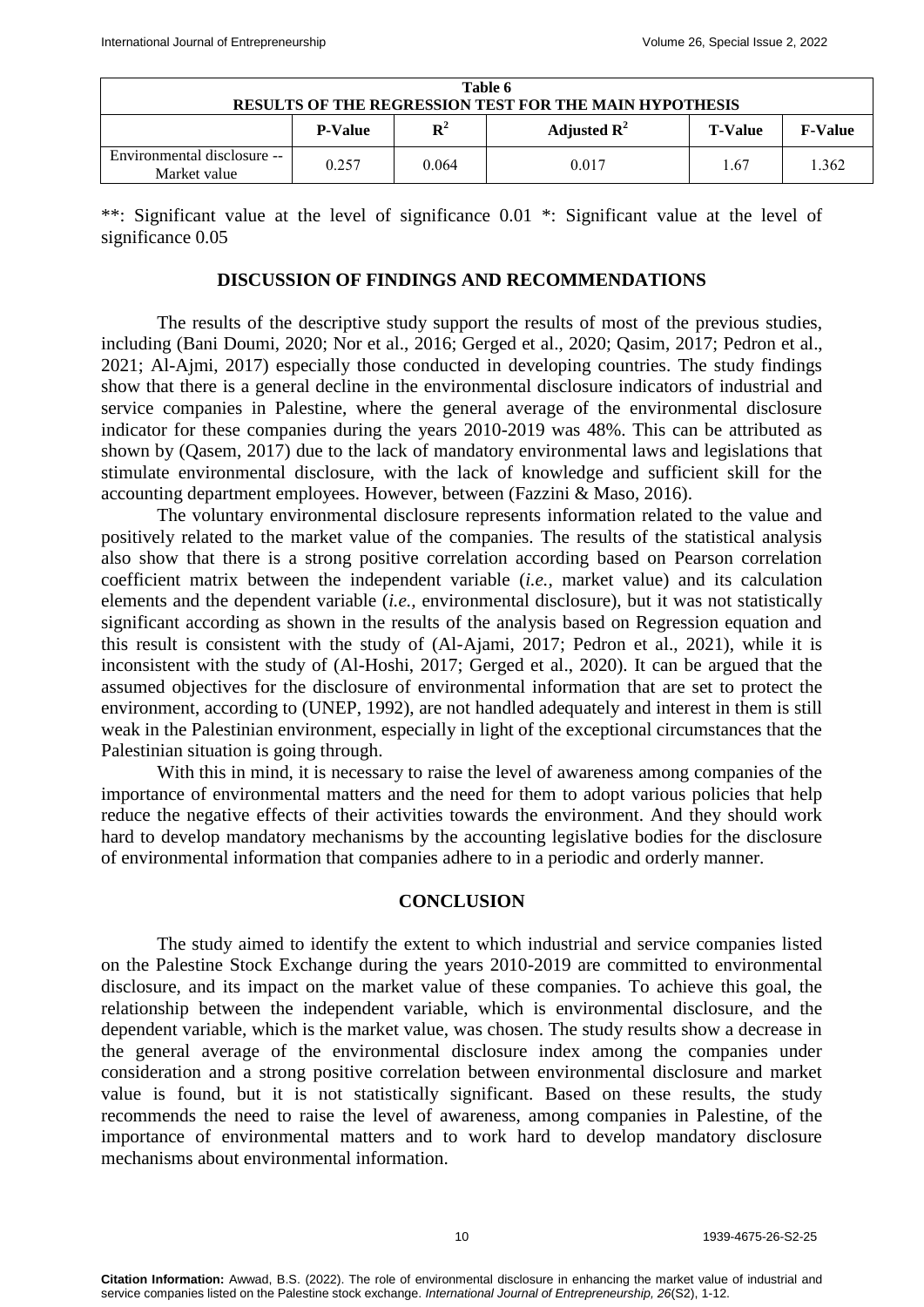#### **ACKNOWLEDGEMENT**

Special thanks to Palestine technical university - Kadoorie for their valuable support.

#### **REFERENCES**

- Abu Zaid, M.Al.M. (2007). [A proposed accounting framework for disclosing environmental performance in light of](https://www.researchgate.net/publication/357367942_The_role_of_environmental_disclosure_in_enhancing_the_market_value_of_industrial_and_service_companies_listed_on_the_Palestine_stock_exchange)  [environmental quality standards applied to the fertilizer sector in the Arab Republic of Egypt.](https://www.researchgate.net/publication/357367942_The_role_of_environmental_disclosure_in_enhancing_the_market_value_of_industrial_and_service_companies_listed_on_the_Palestine_stock_exchange) Master's Thesis in Environmental Sciences, Ain Shams University, Egypt.
- Al-Ajmi, A.M.Al. (2017). Finance, Al al-Bayt University, Mafraq, Jordan. [The impact of environmental accounting disclosure on investor decisions in Kuwaiti industrial companies. Unpublished Master's Thesis, College of Business.
- Al-Amiri, M.A. (2010). [Advanced financial management. Ithra'a Publishing and Distribution House: Amman,](https://www.researchgate.net/publication/357367942_The_role_of_environmental_disclosure_in_enhancing_the_market_value_of_industrial_and_service_companies_listed_on_the_Palestine_stock_exchange)  [Jordan.](https://www.researchgate.net/publication/357367942_The_role_of_environmental_disclosure_in_enhancing_the_market_value_of_industrial_and_service_companies_listed_on_the_Palestine_stock_exchange)
- Al-Hoshi, M.M. (2017). The direct and indirect impact of the level of disclosure of social responsibility on the value of the company: An empirical study on companies listed on the Egyptian Stock Exchange. *Accounting Research Journal,* Tanta University, 2, 393-444.
- Al-Siddiq, B.M.I. (2009). The concept of environmental disclosure and its mechanisms, money and economics, 62, 36-37.
- Al-Tamimi, I., & Al-Khashali, Sh. (2007). The impact of environmental uncertainty in determining strategic objectives: A field study in Jordanian pharmaceutical companies. *The Jordanian Journal of Business Administration, 3*(1).
- Balqacem, Q., & Zargoun, M. (2020). [The impact of institutional characteristics on the environmental disclosure of](https://www.researchgate.net/publication/357367942_The_role_of_environmental_disclosure_in_enhancing_the_market_value_of_industrial_and_service_companies_listed_on_the_Palestine_stock_exchange)  [industrial establishments: An applied study of the Algerian cement establishments during the period \(2015-](https://www.researchgate.net/publication/357367942_The_role_of_environmental_disclosure_in_enhancing_the_market_value_of_industrial_and_service_companies_listed_on_the_Palestine_stock_exchange) [2018\).](https://www.researchgate.net/publication/357367942_The_role_of_environmental_disclosure_in_enhancing_the_market_value_of_industrial_and_service_companies_listed_on_the_Palestine_stock_exchange) *Algerian Journal of Economic Development, 7*(1), 111-124.
- Bani Doumi, K.M. (2020). [Environmental disclosure in Jordanian industrial public share holding companies: a](https://www.researchgate.net/publication/272662668_Environmental_Disclosure_in_Industrial_Companies_in_Aqaba)  [comparative study between environmentally sensitive and non-sensitive companies.](https://www.researchgate.net/publication/272662668_Environmental_Disclosure_in_Industrial_Companies_in_Aqaba) Unpublished Master's Thesis, Yarmouk University, Irbid, Jordan.
- El-Sayed, A.S.A. (2013). The role of accounting disclosure on the environmental performance of economic units in rationalizing decisions: A field study. Unpublished Master's Thesis, College of Graduate Studies, Al-Neelain University, Khartoum.
- Fouda, Sh., El-Sayed, O.O., & El-Shafei, Y.Z. (2019). The impact of disclosure of environmental information on the value of the facility with the application to Sidi Kerir Petrochemical Company. *Journal of Contemporary Business Studies,* Kafrelsheikh University, 7, 772-851. [Crossref, GoogleScholar, Indexed at]
- Fazzini, M., & Maso, A. (2016). The value relevance of "assured" environmental disclosure: The Italian experience. *Sustainability Accounting, Management and Policy Journal, 7*(2).
- Gerged, A.M. (202[0\). Is corporate environmental disclosure associated with firm value? A multicounty study of](https://onlinelibrary.wiley.com/doi/10.1002/bse.2616)  [Gulf Cooperation Council firm.](https://onlinelibrary.wiley.com/doi/10.1002/bse.2616) *Business Strategy and the Environment,* Wilfy.
- Hassan, M.H.A. (199[9\). Environmental disclosure in financial reports and statements and its positive effects: An](https://www.researchgate.net/publication/340845937_THE_EFFECTS_OF_SUSTAINABILITY_DISCLOSURE_ON_THE_QUALITY_OF_FINANCIAL_REPORTS_IN_SAUDI_BUSINESS_ENVIRONMENT)  [applied study on Saudi companies.](https://www.researchgate.net/publication/340845937_THE_EFFECTS_OF_SUSTAINABILITY_DISCLOSURE_ON_THE_QUALITY_OF_FINANCIAL_REPORTS_IN_SAUDI_BUSINESS_ENVIRONMENT) *The Scientific Journal of Research and Business Studies,* Helwan University, *13*(2), 152-198.
- James, R. (2006). *Financial Evaluation", Work book*. John Wiley & Sons. Maliah, S.N.A. & Nirhayati, A. (2014). [Management Accounting practices in selected Asian Countries: A review of the literature.](https://www.emerald.com/insight/content/doi/10.1108/02686900410530501/full/html) *Managerial Auditing Journal, 19(4), 142-160.*
- Murray, A., Sinclair, D., Power, D., & Gray, R. (2016). [Do financial markets care about social and a environmental](https://www.emerald.com/insight/content/doi/10.1108/09513570610656105/full/html)  [disclosure? Further evidence and exploration from the UK.](https://www.emerald.com/insight/content/doi/10.1108/09513570610656105/full/html) *Accounting Auditing & Accountability Journal, 19*(2), 74-92.
- Nabulsi, D. (2011). [The impact of disclosing environmental costs in the financial statements on the quality of](https://www.researchgate.net/publication/272662668_Environmental_Disclosure_in_Industrial_Companies_in_Aqaba)  [accounting information in industrial companies in the city of Aqaba.](https://www.researchgate.net/publication/272662668_Environmental_Disclosure_in_Industrial_Companies_in_Aqaba) Unpublished Master's Thesis, Al-Balqa' Applied University, Al-Balqa', Jordan.
- Nile, A.A.S.A.H. (2015). [Measuring and analyzing the effectiveness of environmental costs in the pharmaceutical](https://journals.ekb.eg/article_208922.html)  [industry. Unpublished Master's Thesis, Ain Shams University, Cairo, Egypt.](https://journals.ekb.eg/article_208922.html)
- Nor, N.M., Bahari, N., Adnan, N., Sheh Kamal, M., & Ali, I. (2016). [The effects of environmental disclosure on](https://linkinghub.elsevier.com/retrieve/pii/S2212567116000162)  [financial performance in Malaysia.](https://linkinghub.elsevier.com/retrieve/pii/S2212567116000162) *Procedia Economics and Finance,* 35, 117-1263
- Okpala, O., & Iredele, O. (2018). [Corporate social and environmental disclosures and market value of listed firms](https://apcz.umk.pl/CJFA/article/view/CJFA.2018.013)  [in Nigeria.](https://apcz.umk.pl/CJFA/article/view/CJFA.2018.013) *Copernican Journal of Finance & Accounting, 7*(3).
- Pedron, A., Macagnan, C., Simon, D., & Vancin, D. (2021). Environmental disclosure effects on returns and market value. Environment, Development and Sustainability, 23.
- Qassem, S.M.W. (2017). [The impact of environmental disclosure on the financial performance of Jordanian](https://www.semanticscholar.org/paper/The-Effect-of-Social-Responsibility-Accounting-on-Omar-Shaar/02aff42d88b5b26e3c77f17e8dbd4ac3c60576a9)  [industrial companies.](https://www.semanticscholar.org/paper/The-Effect-of-Social-Responsibility-Accounting-on-Omar-Shaar/02aff42d88b5b26e3c77f17e8dbd4ac3c60576a9) Unpublished Master's Thesis, Al-Isra Private University, Amman, Jordan.